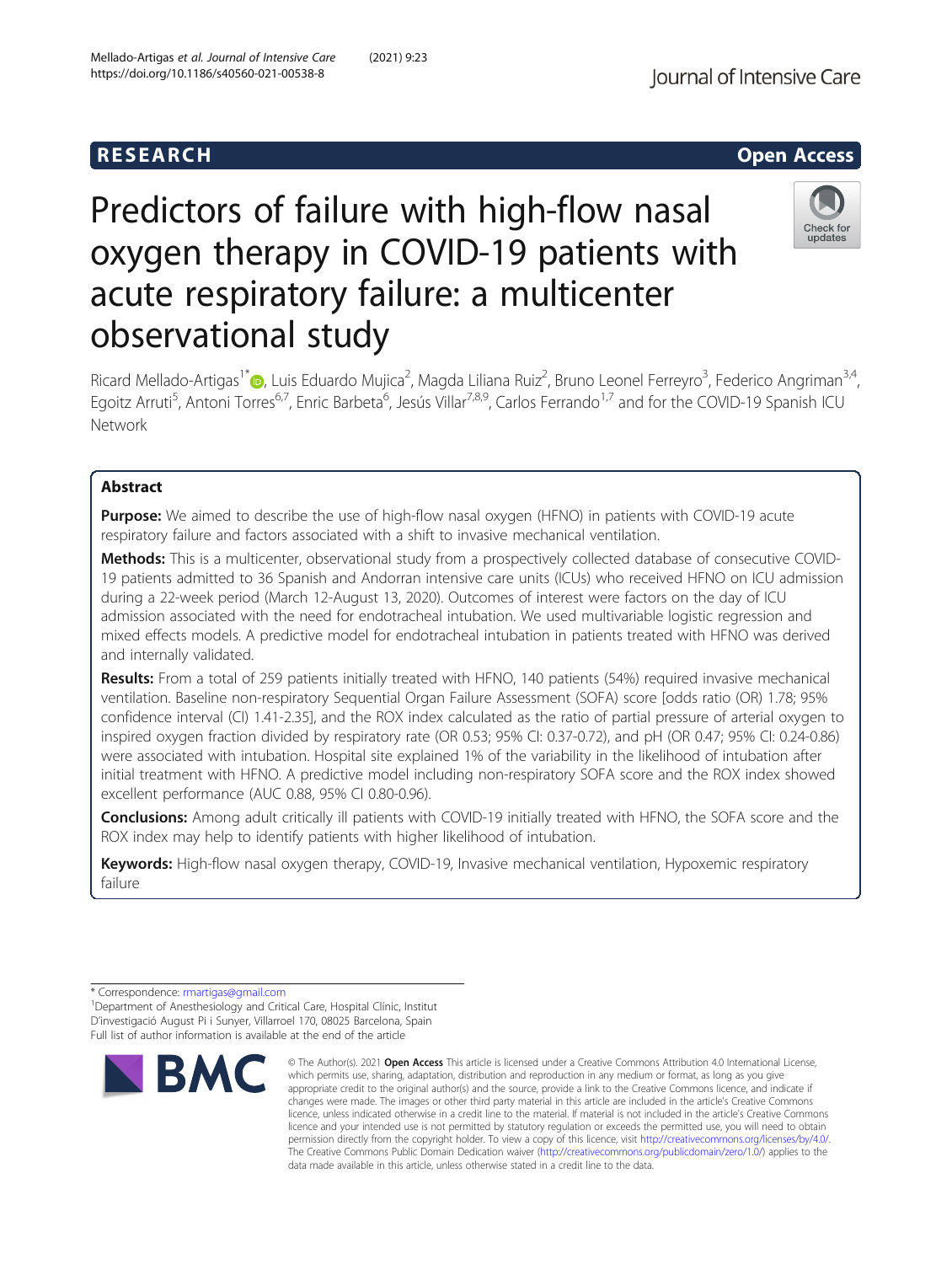# Background

The novel coronavirus 2019 (COVID-19) infection has spread worldwide causing thousands of cases of acute respiratory failure with an associated high mortality rate [[1,](#page-7-0) [2](#page-7-0)]. Critically-ill patients with COVID-19 often have profound hypoxemia which may partially explain the extremely high use of invasive ventilatory support for long periods of time shown in these subjects [\[3](#page-7-0), [4](#page-7-0)]. This issue, combined with the sharp rise in the incidence of this disease, has led to an unprecedented pressure on many healthcare systems and hospitals worldwide [\[4](#page-7-0)–[7](#page-7-0)].

High-flow nasal oxygen (HFNO) reduces the need for endotracheal intubation in patients with acute respiratory failure  $[8-10]$  $[8-10]$  $[8-10]$  $[8-10]$ . In the last few months, several studies have reported experiences with HFNO therapy in patients with COVID-19 [\[11,](#page-7-0) [12](#page-8-0)]. Also, a recent publication suggested that HFNO compared to oxygen therapy could decrease the requirements for invasive mechanical ventilation in these patients [[13](#page-8-0)]. If validated, the use of HFNO would not only be beneficial for individual patients treated noninvasively but also to those planned for invasive mechanical ventilation through the rational allocation of resources. Conversely, delaying intubation by choosing a non-invasive approach may be associated with worse outcomes in patients with the acute respiratory distress syndrome (ARDS) [[3](#page-7-0), [14](#page-8-0)–[16](#page-8-0)]. Therefore, identifying those at higher risk of failure could be highly valuable for avoiding delays in choosing the best management approach.

In this study, we sought to describe the use of HFNO in adult patients with COVID-19 acute respiratory failure and to identify factors associated with a greater risk of intubation. We also aimed to derive a parsimonious predictive score for intubation as an aid in daily clinical decision-making.

# Material and methods

# Study design and setting

We conducted a prospective, multicenter, cohort study of consecutive patients with COVID-19 related acute respiratory failure admitted to 36 hospitals from Spain and Andorra (see Supplementary file) [\[17\]](#page-8-0). The study was approved by the referral Ethics Committee of Hospital Clínic, Barcelona, Spain (code #HCB/2020/0399) and was conducted according to the amended Declaration of Helsinki. This report follows the "Strengthening the Reporting of Observational Studies in Epidemiology (STROBE)" guidelines for observational cohort studies [[18\]](#page-8-0). Gathering of data is ongoing and as of August 13, a total of 1129 patients were included.

# Study population

For the present study, all consecutive patients included in the database from March 12 to August 13, 2020 that fulfilled the following inclusion criteria were analyzed: age ≥18 years, ICU admission with a diagnosis of COVID-19 related acute respiratory failure, positive confirmatory nasopharyngeal or pulmonary tract sample, and HFNO initiated on ICU admission day. Exclusion criteria were the use of oxygen therapy and non-invasive or invasive mechanical ventilation prior to HFNO or the absence of data regarding respiratory management on day 1 after ICU admission.

# Data collection

Patients' characteristics were collected prospectively from electronic medical records by physicians trained in critical care according to a previously standardized consensus protocol. Each investigator had a personal username/password, and entered data into a specifically predesigned online data acquisition system (CoVid19.ubikare.io) endorsed and validated by the Spanish Society of Anesthesiology and Critical Care (SEDAR) [[19\]](#page-8-0). Patient confidentiality was protected by assigning a de-identified code. Recorded data included demographics [age, gender, body mass index (BMI)], comorbidities and disease chronology [time from onset of symptoms and from hospital admission to initiation of respiratory support, ICU length of stay], vital signs [temperature, mean arterial pressure, heart rate], laboratory parameters (blood test, coagulation, biochemical), ratio of oxygen saturation to inspired oxygen fraction, divided by respiratory rate (ROX) index, and severity scores such as the Sequential Organ Failure Assessment (SOFA) and Acute Physiology and Chronic Health Evaluation II (APACHE II) scores. Data regarding physiological parameters was collected once daily. Site investigators collected what they considered to be the most representative data of each day from ICU admission to ICU discharge. After ICU discharge, patients were followed-up until hospital discharge.

# Study outcomes

The primary outcome was the assessment of factors at ICU admission (ICU day 1) associated with the need for endotracheal intubation up to 28 days after HFNO initiation. The decision to intubate was made at the discretion of the attending physician at each participating site. Secondary goals were the development of a predictive model to estimate the probability of endotracheal intubation after HFNO and the assessment of between-center variability in the likelihood of receiving intubation after HFNO had been started.

# Statistical analysis

We used descriptive statistics to summarize patients' baseline characteristics. We compared the baseline characteristics of patients who required intubation with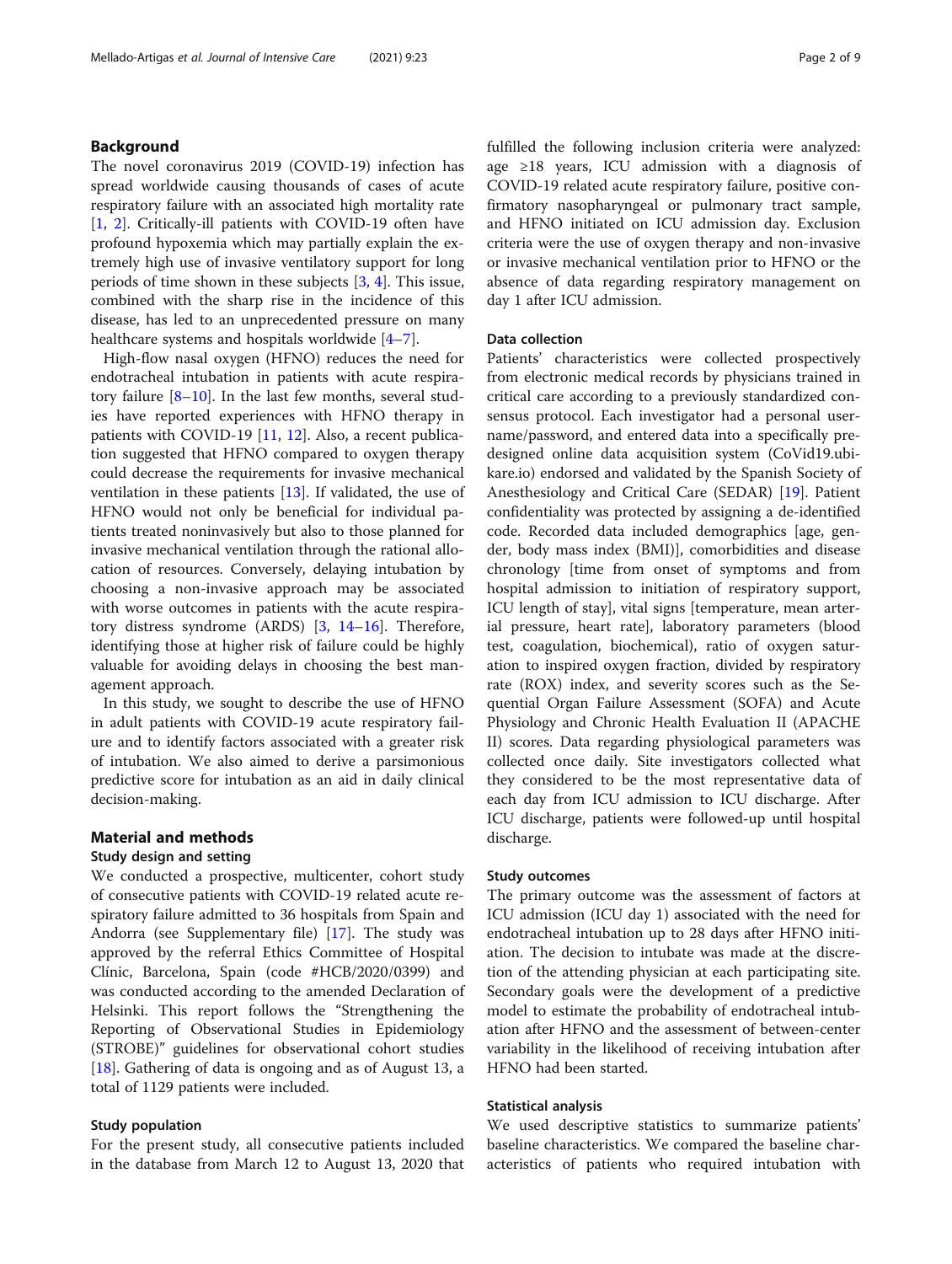those who did not require intubation. Specifically, continuous variables were compared with the T test with unequal variances or the Mann-Whitney  $U$  test, as appropriate. Categorical variables were compared using the chi-square tests or Fisher's exact test as appropriate. In order to identify factors associated with the likelihood of intubation, we fit a multivariable logistic regression model with endotracheal intubation as the dependent variable. A priori selected variables were those considered of clinical relevance as well as variables that were significantly associated with the outcome in the bivariate analysis (at a  $p$  value threshold of 0.2 or less). We report odds ratios (OR) with their associated 95% confidence intervals (CI).

Then, we sought to derive a parsimonious predictive model for intubation among patients treated with HFNO on the first day of ICU admission. Thus, we randomly split the full dataset in two parts: (1) a training dataset including 70% of the patients, and (2) a validation dataset including the remaining 30% of subjects. In the derivation step, all variables showing statistical significance with the outcome were chosen, and a final model based on the best accuracy was selected after performing tenfold cross-validation. The final model calibration was tested in the split validation cohort with the use of the Brier score. A receiver operating characteristic (ROC) curve was constructed to display the area under the curve (AUC) for the predictive model. The optimal cutoff was considered as the one showing the best accuracy. At this cutoff, the performance of the model is presented as sensitivity, specificity, positive and negative predictive values, and positive and negative likelihood ratios and their accompanying 95% CI. An online calculator is shown to estimate the likelihood of HFNO failure for each individual patient. Since validation datasets with few observations can provide imprecise estimates of performance, a sensitivity analysis to assess final model performance using enhanced bootstrapping was also carried out [\[20](#page-8-0)].

Additionally, since one of the goals of the present study was to assess center-related variability regarding the clinical decision to intubate, a mixed-effects multivariable logistic regression was fit as a secondary analysis. We fit a logistic model with a random intercept (for each center that recruited more than 10 patients), to account for possible correlation and differences in the baseline risk of intubation based on practice variation between sites. The proportion of variance explained by all fixed factors is presented as the marginal  $R^2$  and the proportion of variance explained by the whole model is presented as the conditional  $R$  [\[2,](#page-7-0) [21\]](#page-8-0).

To account for missing data, which occurred in 6% of the observations of interest, we performed multiple imputation based on Markov chain Monte Carlo methods [[22\]](#page-8-0). Specifically, for regression analysis, we removed subjects with extensive missing data (>50%). Briefly, for every missing value, we created 5 matrices, each one with 1000 imputations. Final imputed values for each missing observation were calculated as the median of all imputations. Imputation of the dependent variable (intubation) was not performed. We used a threshold of 0.05 for statistical significance and all reported tests are two-sided. For statistical analysis, we used the R software (R Foundation for Statistical Computing, Vienna, Austria) and included mice, lme4, caret, OptimalCutpoints, performance, and pROC packages.

### Results

From March 12 to August 13, 2020, 259 critically ill patients with COVID-19 related acute respiratory failure were initially treated with HFNO and were included in the present study (Fig. [1\)](#page-3-0). From those,  $140$  (54.0%) patients were intubated and mechanically ventilated after ICU admission, of whom 74 patients (52.9%) were intubated on the ICU admission day. SOFA score and APAC HE II were higher in patients requiring intubation while respiratory rate,  $PaO<sub>2</sub>/FiO<sub>2</sub>$  ratio, and ROX index were lower (Table [1](#page-4-0)).

## Associated factors and predictive model for intubation

After excluding 3 subjects for extensive missing data, 256 patients were included in the multivariable logistic regression analysis. Baseline non-respiratory SOFA score (OR 1.78; 95% CI 1.41-2.35), ROX index (OR 0.53; 95% CI 0.38-0.72), and pH (OR 0.47; 95% CI: 0.24-0.86) were associated with the need for intubation (Table [2\)](#page-5-0). A model including the non-respiratory SOFA, the ROX index and cancer showed the best accuracy in the training dataset (see Additional file [1](#page-6-0), Table S1). However, given that cancer was a protective factor for intubation, which probably meant treatment escalation limitation, a simpler model including non-respiratory SOFA and the ROX index was selected. In the validation subset, this model had excellent calibration (Brier score of 0.14) and discrimination (AUC of 0.88, 95% CI 0.80-0.96) (see Table [3](#page-5-0) and Fig. [2\)](#page-5-0).

Additionally, 216 patients, enrolled in 7 centers with 10 or more cases, were included in a mixed-effect analysis (see Additional file [1,](#page-6-0) Table S2). Baseline nonrespiratory SOFA score and ROX index remained as independent predictors of intubation (see Additional file [1](#page-6-0), Table S2). Overall, fixed effects explained 63% of the variability of the outcome while individual centers explained an additional 1% (see Additional file [1,](#page-6-0) Table S3 and Figure S1). An online calculator to predict the likelihood of intubation given baseline non-respiratory SOFA score and ROX index was developed (see [https://](https://desbancar.shinyapps.io/DESBANCAR/) [desbancar.shinyapps.io/DESBANCAR/](https://desbancar.shinyapps.io/DESBANCAR/)).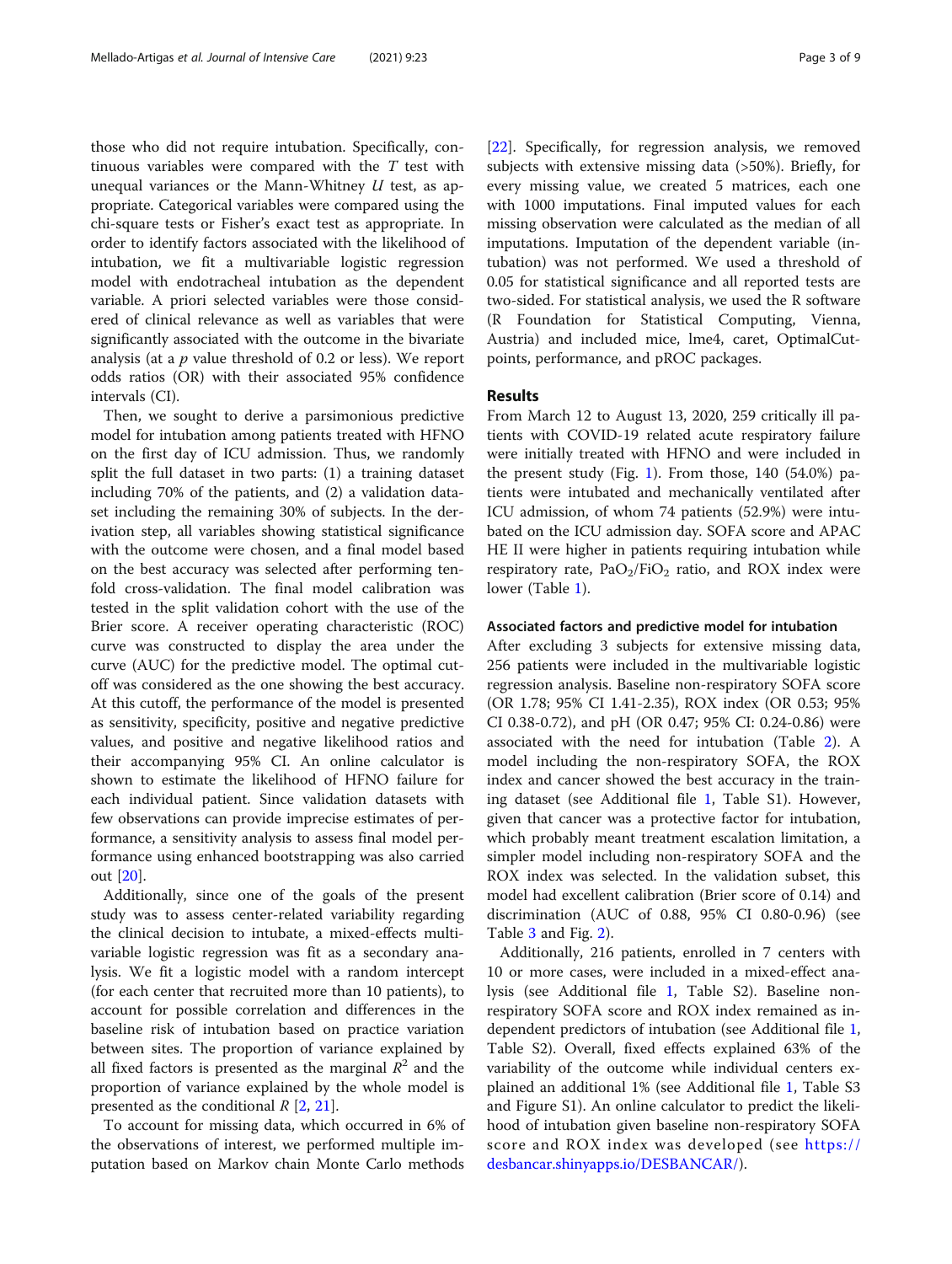<span id="page-3-0"></span>

Out-of-sample model performance using enhanced bootstrapping is shown in the supplementary file ("Further details on statistical analysis," "Results," and "Figure S2").

# **Discussion**

In this multicenter cohort study of 259 critically ill adult patients with COVID-19 initially treated with HFNO, the need for intubation and invasive mechanical ventilation was frequent and occurred in more than 50% of patients. Non-respiratory SOFA and the ROX index were the main predictors of endotracheal intubation.

Unlike previous studies in non-COVID patients [\[9](#page-7-0), [23\]](#page-8-0), poor oxygenation at baseline, as measured by  $PaO<sub>2</sub>/FiO<sub>2</sub>$ , was not a reliable predictor of intubation. While hypoxemia seems often homogenously noticeable in this population, its mechanisms may be multifactorial and might change over time as the disease progresses [\[24](#page-8-0)]. Cressoni et al. described the distinction between anatomic to functional shunt in ARDS, and Gattinoni et al. have recently reported that the ratio of the shunt fraction to the gasless compartment in COVID-19 subjects is often higher than the values found in ARDS [\[25](#page-8-0), [26\]](#page-8-0). Recently, Chiumello et al. highlighted the differential radiologic pattern of COVID-19 patients as compared to non-COVID-19 ARDS [[27\]](#page-8-0). Similar to previous studies in both non-COVID and COVID patients, our study supported how ROX index, which encompasses information from both oxygenation and respiratory rate, was useful to predict intubation  $[12, 28]$  $[12, 28]$  $[12, 28]$ . In the absence of non-pulmonary involvement, a ROX index of 3.5 at admission conferred a 50% chance of intubation, which was 83% sensitive and 89% specific for HFNO failure. Of note, the present study differs from previous reports in the percentage of patients receiving HFNO from the total population of patients with

COVID-19 related acute respiratory failure [\[5](#page-7-0), [6](#page-7-0)]. Specifically, the patient population in the present study comprised 24% of the whole database, potentially showing that clinicians seemed to be keener (compared to previously published reports) on using this non-invasive oxygenation strategy in this patient population. This in turn may also explain the lower  $PaO<sub>2</sub>/FiO<sub>2</sub>$  ratios that were often observed [[5](#page-7-0), [6](#page-7-0)] and potentially, the lack of impact on the initial decision to switch from HFNO to invasive mechanical ventilation. Although high-quality evidence is needed to assess the effect of HFNO in COVID-19 patients, its use has increased since the start of the pandemic [[29\]](#page-8-0). Moreover, recently published observational data suggests HFNO might increase ventilator-free days and decrease ICU length of stay without incurring in excessive mortality [[10\]](#page-7-0).

Our parsimonious model, which included nonrespiratory SOFA and the ROX index, to predict intubation among patients with COVID-19 treated with HFNO showed excellent discrimination and may be helpful in the decision-making process at the bedside. The model also shows strong clinical rationale. It is plausible that as lung mechanics deteriorated in some patients, respiratory drive increased, making the ROX index a valuable tool to predict HFNO failure. Likewise, pH was often lower and  $PaCO<sub>2</sub>$  higher in subjects who later became intubated, suggesting fatigue or increased lung injury in failing subjects. Nonrespiratory SOFA score was higher in intubated patients and this was mostly related to hemodynamic impairment. Finally, our mixed-effects analysis showed that most of the variability for the need of invasive mechanical ventilation can be explained by baseline factors at admission, while differential "ICU culture" does not appear to play a major role in this decision. This needs to be analyzed in comparison to previous research showing fairly strong center effects, both in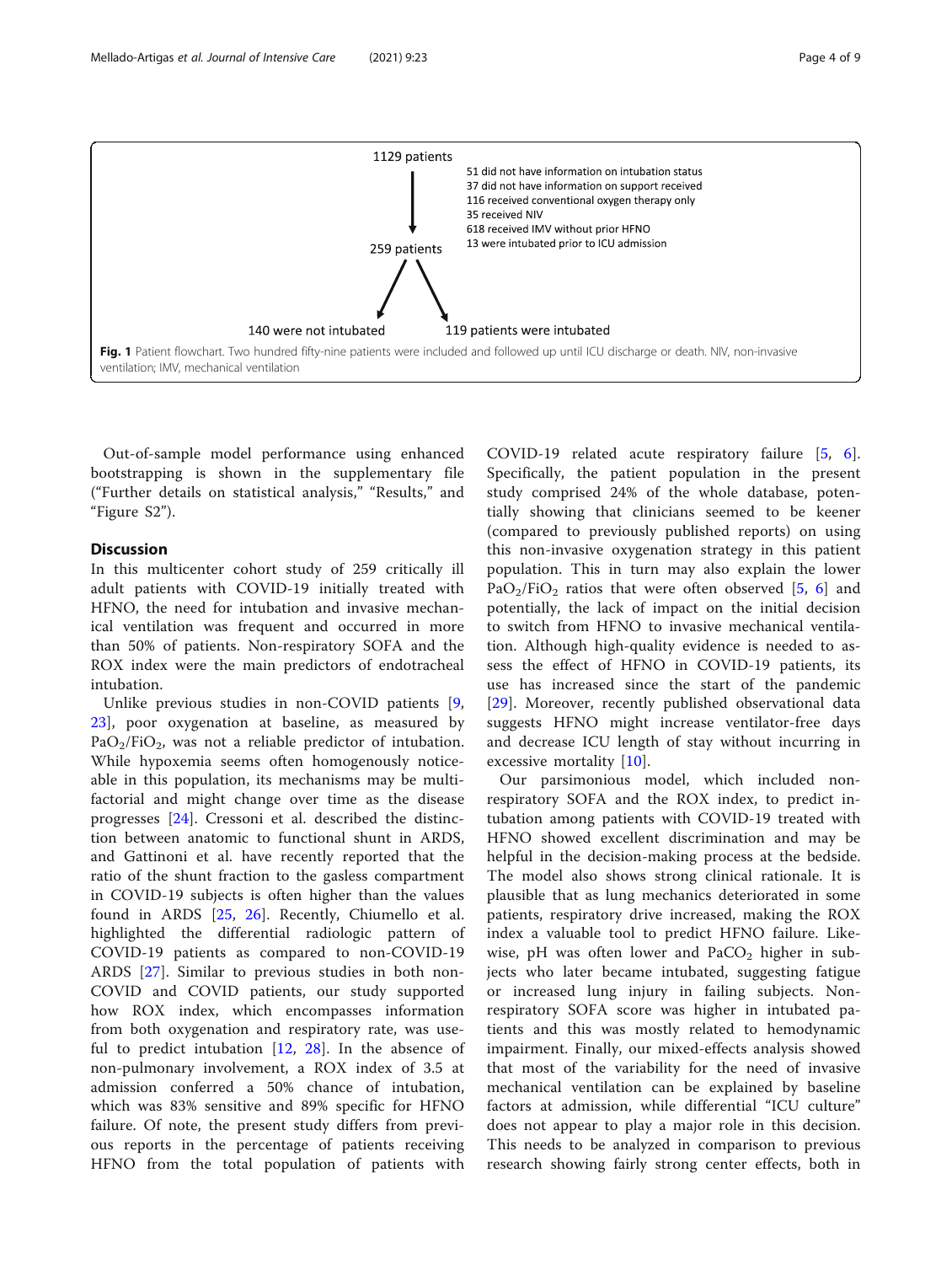# <span id="page-4-0"></span>Table 1 Baseline characteristics of 259 patients with COVID-19 acute respiratory failure

|                                         | ALL $(n=259)$     | Intubation       |                  | $P$ value <sup>1</sup> |
|-----------------------------------------|-------------------|------------------|------------------|------------------------|
|                                         |                   | $NO (n=119)$     | YES $(n=140)$    |                        |
| Patients demographics and comorbidities |                   |                  |                  |                        |
| Age, years                              | 62 (55-70)        | 62 (53-69)       | 63 (55-70)       | 0.39                   |
| Gender, male                            | 185 (71%)         | 90 (76%)         | 95 (68%)         | 0.16                   |
| BMI, kg/m <sup>2</sup>                  | 28 (25-32)        | 27 (25-31)       | 28 (25-32)       | 0.11                   |
| Number of comorbidities                 | $1(0-2)$          | $1(0-2)$         | $1(0-1)$         | 0.73                   |
| Hypertension                            | 109 (42%)         | 47 (420%)        | 62 (44%)         | 0.45                   |
| Ischemic heart disease                  | 15 (6%)           | 8 (7%)           | 7(5%)            | 0.60                   |
| <b>Diabetes</b>                         | 45 (17%)          | 20 (16%)         | 25 (18%)         | 0.87                   |
| Chronic respiratory disease             | 14 (5%)           | 6 (5%)           | 8 (6%)           | 1                      |
| Chronic kidney disease                  | 22 (8%)           | 10 (8%)          | 12 (9%)          | $\mathbf{1}$           |
| Malignancy                              | 12 (4%)           | 9 (8%)           | 3(2%)            | 0.07                   |
| Days from hospital to ICU admission.    | $2(1-4)$          | $3(1-4)$         | $2(0-4)$         | < 0.01                 |
| <b>Scores</b>                           |                   |                  |                  |                        |
| SOFA                                    | $4(3-7)$          | $4(3-5)$         | $6(4-8)$         | < 0.01                 |
| Non-respiratory SOFA                    | $1(0-3)$          | $0(0-1)$         | $3(0-4)$         | < 0.01                 |
| <b>APACHE II</b>                        | $11(8-16)$        | $9(6-13)$        | 13 (10-18)       | < 0.01                 |
| Glasgow Coma Scale                      | $15(15-15)$       | $15(15-15)$      | $15(15-15)$      | 0.03                   |
| <b>Vital signs</b>                      |                   |                  |                  |                        |
| Respiratory rate, rpm                   | 26 (22-30)        | 24 (20-28)       | 29 (25-34)       | < 0.01                 |
| Heart rate                              | 80 (72-93)        | 78 (70-90)       | 84 (75-95)       | 0.01                   |
| SBP, mmHq                               | 126 (22)          | 126 (18)         | 125(23)          | 0.33                   |
| SpO <sub>2</sub> , %                    | 90 (87-93)        | 91 (89-94)       | 89 (85-92)       | < 0.01                 |
| PaO <sub>2</sub> /FiO <sub>2</sub>      | 109 (83-151)      | 124 (95-166)     | 96 (78-144)      | < 0.01                 |
| ROX index                               | $4.4$ $(3.3-6.1)$ | $5.4(5.1-7.3)$   | $3.5(3.2-5.1)$   | < 0.01                 |
| pH                                      | 7.45 (7.40-7.47)  | 7.46 (7.44-7.49) | 7.40 (7.39-7.40) | < 0.01                 |
| PaCO <sub>2</sub> , mmHg                | 36 (31-41)        | 34 (31-38)       | 36 (30-47)       | 0.01                   |
| Laboratory findings                     |                   |                  |                  |                        |
| Creatinine, mg/dL                       | $0.8(0.7-1.1)$    | $0.8(0.7-1)$     | $0.9(0.7-1.2)$   | 0.32                   |
| Leucocyte count, 10 <sup>9</sup> /µL    | 7.5 (5.6-11.5)    | 7.1 (5.8-10.8)   | 7.7 (5.6-12.3)   | 0.16                   |
| Platelet count, 10 <sup>12</sup> / µL   | 235 (175-319)     | 248 (197-342)    | 234 (164-300)    | 0.03                   |
| D-dimer, U/L                            | 985 (600-2200)    | 915 (600-1970)   | 1100 (680-2620)  | 0.12                   |

Continuous covariates are shown as mean (SD) or median (IQR). Categorial variables are presented as n (%)

<sup>1</sup>Means are compared with the Student's T test, medians with Mann-Whitney U test and proportions with either the Chi<sup>2</sup> or Fisher exact test. ROX index was calculated as [(SpO<sub>2</sub>/inspired oxygen fraction)/respiratory rate (RR)]

BMI body mass index; ICU intensive care unit; SOFA Sequential Organ Failure Assessment; APACHE Acute Physiology and Chronic Health Evaluation II; SBP systolic blood pressure; SpO<sub>2</sub> peripheral oxyhemoglobin saturation; PaO<sub>2</sub>/FiO<sub>2</sub> partial pressure of arterial oxygen to inspiratory oxygen fraction ratio; PaCO<sub>2</sub> partial pressure of carbon dioxide

the care of patients with septic shock and mechanically ventilated critically ill adults [[30,](#page-8-0) [31](#page-8-0)].

Our study has several strengths. First, data were collected prospectively in a nationwide project and one of its main goals was to specifically study the relationship between respiratory treatment and outcome. Second, we were able to derive a parsimonious, potentially easy-touse model that could aid in the identification of patients

who may need intubation while being treated with HFNO. However, we acknowledge some limitations of our findings. First, observational studies, especially those multicenter in nature, as our study, are prone to misclassification of relevant covariates and potential predictors. Specifically, physiological parameters were collected once daily, and researchers were instructed to collect the most representative data over the study day. Although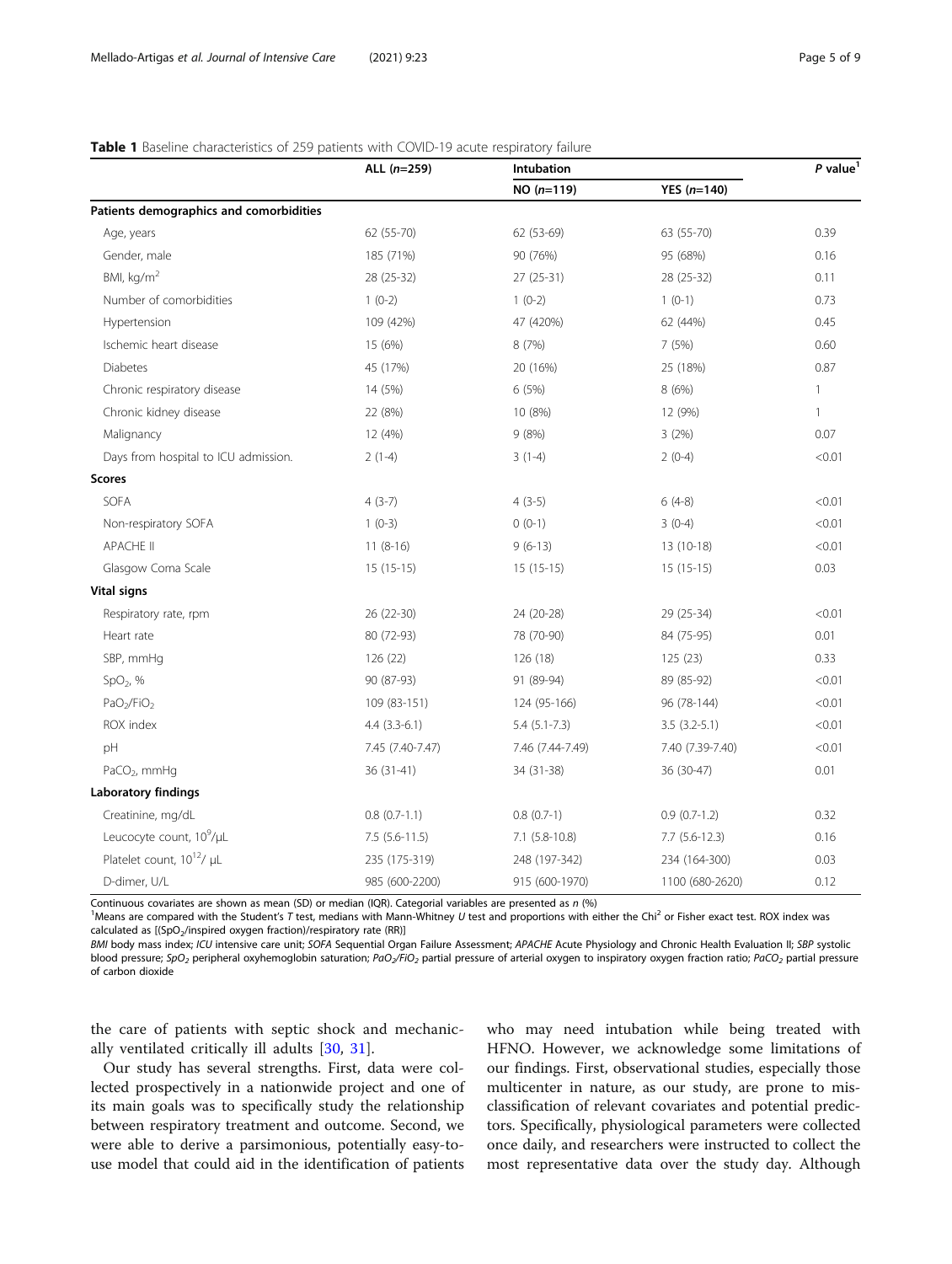<span id="page-5-0"></span>Table 2 Associated factors with intubation in 256 patients with COVID-19 treated with HFNO

|                                                               | Odds ratio (95% CI)  | $P$ value <sup>1</sup> |
|---------------------------------------------------------------|----------------------|------------------------|
| Non-respiratory SOFA score                                    | $1.78(1.41 - 2.35)$  | < 0.01                 |
| ROX index                                                     | $0.53$ $(0.38-0.72)$ | < 0.01                 |
| pH, per 0.1-unit increase                                     | $0.47(0.24 - 0.86)$  | 0.03                   |
| Leucocyte count, 10 <sup>9</sup> /µL                          | $1.07(1.001 - 1.13)$ | 0.01                   |
| Malignancy                                                    | $0.14(0.02 - 0.88)$  | 0.04                   |
| BMI, $kg/m2$                                                  | $1.05(0.97-1.14)$    | 0.23                   |
| PaO <sub>2</sub> /FiO <sub>2</sub> (per 10-point increase)    | $1.04(0.97-1.11)$    | 0.21                   |
| Gender (female)                                               | $1.60(0.73-3.54)$    | 0.24                   |
| D-dimer, U/L                                                  | $1.00(0.99-1.00)$    | 0.31                   |
| <b>APACHE II</b>                                              | $0.95(0.87-1.04)$    | 0.26                   |
| Glasgow Coma Scale                                            | $0.51(0.10-1.08)$    | 0.34                   |
| Respiratory rate, rpm                                         | $0.97(0.90-1.04)$    | 0.50                   |
| Heart rate, bpm (per 10-bpm increase)                         | $1.08(0.87-1.35)$    | 0.46                   |
| Time from symptom onset to ICU admission (per 1-day increase) | $1.02(0.95 - 1.12)$  | 0.64                   |
| SBP, mmHg (per 10-mmHg increase)                              | $0.96(0.80-1.14)$    | 0.66                   |
| PaCO <sub>2</sub> , mmHg (per 5-mmHg increase)                | $1.03(0.87-1.21)$    | 0.76                   |

<sup>1</sup>Based on a multivariable logistic regression model after multiple imputation, 2 subjects were excluded for extensive missing data (>50% variables) CI confidence interval; HFNO high flow nasal oxygen treatment; SOFA Sequential Organ Failure Assessment; SBP systolic blood pressure; BMI body mass index;  $SpO<sub>2</sub>$  peripheral oxyhemoglobin saturation; ICU intensive care unit; PaO<sub>2</sub>/FiO<sub>2</sub> partial pressure of arterial oxygen to inspiratory oxygen ratio; APACHE Acute Physiology and Chronic Health Evaluation II; PaCO<sub>2</sub> partial pressure of carbon dioxide; AIC Akaike information criterion

unlikely that researchers disregarded the values obtained during HFNO (since they were likely more abnormal than during mechanical ventilation), we cannot ensure completely that some patients, who became intubated on day 1, had their data collected after mechanical ventilation had been started, thus, representing a potential source of bias in the estimation of the predictive model for HFNO failure. Second, missing data on candidate predictors was present in the final sample, rendering our reported associations subject to information bias, and potentially decreasing the precision of our estimates. However, our results were robust while using multiple imputation.

# Conclusions

In conclusion, in this observational study of 259 adult critically ill patients with COVID-19 related acute respiratory failure receiving HFNO, approximately 1 out of 2 patients were intubated during the subsequent ICU

Table 3 Discrimination ability of the model in the test dataset using a 50% probability-of-intubation cut-off

| Parameter                 | Value (95% CI)      |
|---------------------------|---------------------|
| Sensitivity               | 83% (68-91%)        |
| Specificity               | 89% (74-95%)        |
| Positive predictive value | 89% (76-96%)        |
| Negative predictive value | 82% (67-91%)        |
| Positive likelihood ratio | 7.3 (2.9-18.4)      |
| Negative likelihood ratio | $0.20(0.09 - 0.38)$ |

CI confidence interval

stay. Oxygenation at baseline was not a good predictor of HFNO failure, while non-respiratory SOFA, pH, and ROX index were independently associated with intubation. Little variation on the decision to intubate was observed across included centers. Future studies should confirm our findings and evaluate the performance of our model in external cohorts.

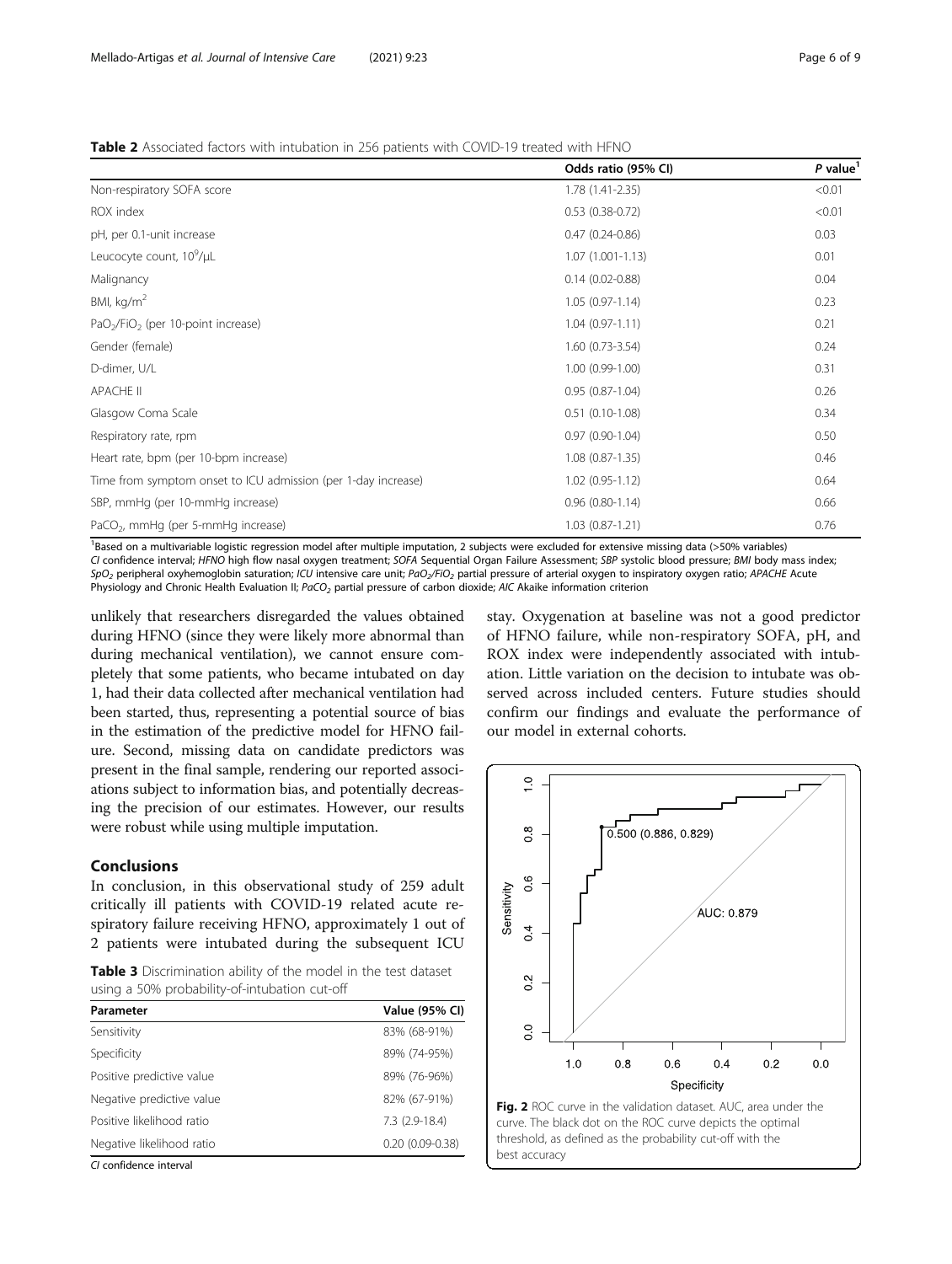# <span id="page-6-0"></span>Abbreviations

APACHE: Acute Physiological and Chronic Health disease Classification System; ARDS: Acute respiratory distress syndrome; ARF: Acute respiratory failure; BMI: Body mass index; COVID-19: Coronavirus disease 19; CRP: Creactive protein; HFNO: High flow nasal oxygen therapy; ICU: Intensive care unit; IQR: Interquartile range; LOS: Length of stay; MV: Mechanical ventilation; NIV: Non-invasive ventilation; PaO2/FiO2: Partial pressure of arterial oxygen to inspiratory oxygen fraction ratio; P-SILI: Patient self-inflicted lung injury; RR: Respiratory rate; SBP: Systolic blood pressure; SOFA: Sequential Organ Failure Assessment; SpO2: Peripheral oxyhemoglobin saturation; STROBE: Strengthening the Reporting of Observational Studies in Epidemiology; V/Q: Ventilation-perfusion

# Supplementary Information

The online version contains supplementary material available at [https://doi.](https://doi.org/10.1186/s40560-021-00538-8) [org/10.1186/s40560-021-00538-8.](https://doi.org/10.1186/s40560-021-00538-8)

Additional file 1: Table S1: Final logistic regression model in the training dataset. Table S2: Logistic regression in 216 patients from 7 centres with at least 10 cases. Table S3: Mixed model, using hospital number as a random variable, in 216 patients from 8 centres with at least 10 cases. Figure S1: Effect of centre in the probability of intubation after HFNO. The vertical line depicts the common intercept. Horizontal bars represent 95% confidence interval for each centre. Figure S2. Histogram depicting the optimism for each of the 500 models derived in the bootstrapped samples and later validated in the whole cohort.

#### Acknowledgements

We thank the company Ubikare for making freely available its human and technological resources to develop the data collection tool in a very short time. We also want to thank all the health and non-health care personnel involved in the care of COVID-19 patients who have helped overcome this unprecedented health crisis of modern times. COVID-19 Spanish ICU network investigators wish to have their names listed in PubMed.

COVID-19 Spanish ICU Network

Hospital Clínic de Barcelona, Department of Anesthesiology and Critical Care: Marina Vendrell, Gerard Sánchez-Etayo, Amalia Alcón, Isabel Belda, Mercé Agustí, Albert Carramiñana, Isabel Gracia, Miriam Panzeri, Irene León, Jaume Balust, Ricard Navarro, María José Arguís, María José Carretero, Cristina Ibáñez, Juan Perdomo, Antonio López, Jorge Mejia, Manuel López-Baamonde, Tomás Cuñat, Marta Ubré, Antonio Ojeda, Andrea Calvo, Eva Rivas, Paola Hurtado, Roger Pujol, Nuria Martín, Javier Tercero, Pepe Sanahuja, Marta Magaldi, Jorge Mejia, Miquel Coca, Elena del Rio, Julia Martínez-Ocon, Paula Masgoret, Monserrat Tio, Angel Caballero, Raquel Risco, Raquel Bergé, Lidia Gómez, Nicolás de Riva, Ana Ruiz, Beatriz, Tena, Sebastián Jaramillo, José María Balibrea, Francisco Borja de Lacy, Ana Otero, Ainitze Ibarzabal, Raquel Bravo, Anna Carreras, Daniel Martín-Barreda, Alfonso Jesús Alias, Mariano Balaguer, Jorge Aliaga, Alex Almuedo, Joan Ramón Alonso, Rut Andrea, Gerard Sergi Angelès, Marilyn Arias, Fátima Aziz, Joan Ramon Badía, Enric Barbeta, Toni Torres, Guillem Batiste, Pau Benet, Xavi Borrat, María Borrell, Ernest Bragulat, Inmaculada Carmona, Manuel Castellà, Pedro Castro, Joan Ceravalls, Oscar Comino, Claudia Cucciniello, Clàudia De Deray, Oriol De Diego, Paula De la Matta, Marta Farrero, Javier Fernández, Sara Fernández, Anna Fernández, Miquel Ferrer, Ana Fervienza, María Tallo Forga, Daniel Forné, Clàudia Galán, Andrea Gómez, Eduard Guasch, María Hernández- Tejero, Adriana Jacas, Beltrán Jiménez, Pere Leyes, Teresa López, José Antonio Martínez, Graciela Martínez-Pallí, Jordi Mercadal, Guido Muñoz, José Muñoz, Ricard Navarro, Josep María Nicolás, José Tomás Ortiz, Anna Peiró, Manuel Pérez, Esteban Poch, Margarida Pujol, Eduard Quintana, Bartomeu Ramis, Enric Reverter, Irene Rovira, Pablo Ruiz, Elena Sandoval, Stefan Schneider, Oriol Sibila, Carla Solé, Alex Soriano, Dolors Soy, M. Suárez, Adrián Téllez, Néstor David Toapanta, Antoni Torres, Xavier Urra. Hospital Universitario Río Hortega: César Aldecoa, Alicia Bordell, Silvia Martín, Judith Andrés. Hospital Universitario Cruces: Alberto Martínez Ruiz, Gonzalo Tamayo Medel, Iñaki Bilbao Villasante, Fernando Iturri Clavero, Covadonga Peralta Álvarez, Julia T. Herrera Díez, Andrea García Trancho, Iñaki Sainz Mandiola, Carmen Ruano Suarez, Angela Ruiz Bocos, Eneritz Urrutia Izagirre, Pablo Ortiz de Urbina Fernández, Naiara Apodaka López, Leire Prieto Molano, Eunate Ganuza Martínez, Iratxe Vallinas Hidalgo, Karmele de Orte Sancho, Celia González Paniagua, Gemma Ortiz Labrador, Mireia Pérez Larrañaga, Marta López Miguelez, Estíbaliz Bárcena Andrés, Erik Urutxurtu Laureano, Maria Jesús Maroño Boedo, Blanca Escontrela Rodríguez, Aitziber

Ereñozaga Camiruaga, Deiene Lasuen Aguirre, Ainhoa Zabal Maeztu, Ane Guereca Gala, Iker Castelo Korro, Andrés Álvarez Campo, Alejandro Carcelen Viana, Alejandro Alberdi Enríquez, Xabier Ormazábal Rementeria, Alberto Sánchez Campos, Rosa Gutiérrez Rico, Pablo Barbier Damborenea, Marta Guerenabarrena Momeñe, Borja Cuesta Ruiz, Alejandro López Rico, Ana Rojo Polo, Covadonga García Grijelmo, Mikel Celorrio Reta, Eneko Martín Arroyo, Leire Artaza Aparicio, Iñaki Ituarte Aspiazu, Ane Igeregi Basabe, Itxaso Merino Julian, Isabel Diaz Rico, Maria Paz Martínez. Hospital del Mar: Ramón Adalia Bartolomé, Luigi Zattera, Irina Adalid Hernandez, Leire Larrañaga Altuna, Aina Serrallonga Castells, Adriana Vílchez Garcia, María Núñez, Lorena Román, Isabel Ramos Delgado, Adela Benítez-Cano Martínez, Mireia Chanzá Albert, Juan Carlos Álvarez García, Luis Aguilera Cuchillo, Sandra Beltrán de Heredia, Jesús Carazo Cordobés, Carlos Alberto García Bernedo, Fernando Escolano Villén. Hospital General Universitario De Ciudad Real: Francisco Javier Redondo Calvo, Rubén Villazala González, Victor Baladron González, Patricia Faba, Omar Montenegro, Natalia Bejarano Ramírez. Complejo Asistencial Universitario León: Sergio Marcos Contreras, Alejandro Garcia Rodríguez, Saleta Rey Vázquez, Cristina Garcia Pérez, Eva Higuera Miguelez, Irene Pérez Blanco, David García Rivera. Hospital Urduliz: Ane Martín de la Fuente, Marta Pardo, Vanessa Rodriguez, Unai Bengoetxea. Hospital Universitario de la Princesa: Fernando Ramasco, Sheila Olga Santidrián Bernal, Alvar Santa Cruz Hernando, Antonio Planas Roca, Carlos Figueroa Yusta, Esther García Villabona, Carmen Vallejo Lantero, Eva Patiño Rodriguez, Alvaro Esquivel Toledo, David Arribas Méndez, Mar Orts Rodriguez, Rosa Méndez Hernández, Jesús Nieves Alonso, Inés Imaz Artazcoz, Sonia Expósito Carazo, Carlos Román Guerrero, Elena Rojo Rodríguez, Ricardo Moreno González, Julia Hernando Santos, Jara Torrente Pérez, Esperanza Mata Mena, Manuel José Muñoz Martínez, Enrique Alday Muñoz, Patricia Martin Serrano, Laura Cotter Muñoz, Amadea Mjertan, Diego Gutierrez Martínez, Carmen Rodríguez García, Olaya Alonso Viejo, Juan Alvarez Pereira, Ana Carmona Bonet, Diana Parrado López, Eva de Dios Tomas, Rafael Martín Celemin, María Luisa Meilan Paz, Luis Quecedo Gutiérrez, Noemí Diaz Velasco, Gabriel Martin Hernández, Francisco Garcia del Corral, Gloria Hernandez Arias, David Rodriguez Cuesta, Ana Gómez Rice, Encarna Mateos Sevillano, Natalia Olmos Molpeceres. Hospital Povisa: Beatriz Domínguez, Ana Vázquez Lima. Hospital Ramón y Cajal: Ángel Candela, Ismael A Acevedo Bambaren, Maria Isabel Albala Blanco, Paloma Alonso Montoiro, Fernando Álvarez Utrera, Juan Avellanosa Esteruelas, Amal Azzam López, Alberto José Balvis Balvis, Tommaso Bardi, María Beltrán Martín, Jacobo Benatar Haserfaty, Alberto Berruezo Camacho, Laura Betolaza Weimer, María del Mar Carbonell Soto, Cristina Carrasco Seral, Cristina Cerro Zaballos, Elizabeth Claros Llamas, Pilar Coleta Orduna, Ingrid P. Cortes Forero, Pascual Agustín Crespo Aliseda, María Angélica de Pablo Pajares, Yolanda Díez Remesal, Trinidad Dorado Díaz, Noemí Echevarría Blasco, María Elena Elías Martín, Javier Felices Triviño, Natalia Fernández López, Cristina Fernández Martín, Natalia Ferreiro Pozuelo, Luis Gajate Martín, Clara Gallego Santos, Diego Gil Mayo, María Gómez Rojo, Claudia González Cibrián, Elena Herrera López, Borja Hinojal Olmedillo, Berta Iglesias Gallego, Sassan Khonsari, María Nuria Mane Ruiz, María Manzanero Arroyo, Ana María Mariscal Ortega, Sara Martín Burcio, María del Carmen Martín González, Ascensión Martín Grande, Jose Juan Martín López, Cecilia Martín Rabes, Marcos Martínez Borja, Nilda Martínez Castro, Adolfo Martínez Pérez, Snejana Matcan, Cristina Medrano Viñas, Lisset Miguel Herrera, Adrián Mira Betancur, María Montiel Carbajo, Javier Moya Moradas, Lorena Muñoz Pérez, Mónica Nuñez Murias, Eva Ordiales González, Óscar Ordoñez Recio, Miguel Ángel Palomero Rodriguez, Diego Parise Roux, Lucia Pereira Torres, David Pestaña Lagunas, Juana María Pinto Corraliza, Marian Prieto Rodrigo, Inmaculada Rodriguez Diaz-Regaño, David Rodriguez Esteban, Víctor Rojas Pernia, Álvaro Ruigómez Saiz, Bárbara Saavedra Villarino, Noemí Samaranch Palero, Gloria Santos Pérez, Jaume Serna Pérez, Ana Belén Serrano Romero, Jesús Tercero López, Carlos Tiscar García, Marta de la Torre Concostrina, Eva María Ureta Mesa, Eva Velasco Olarte, Judith Villahoz Martínez, Raúl Villalaba Palacios, Gema Villanueva García, Cristina Vogel de Medeiros. Hospital Universitario Severo Ochoa: Soraya Gholamian Ovejero, Marta Vicente Orgaz, Patricia Lloreda Herradon, Cristina Crespo Gómez. Hospital Universitario de Gran Canaria Dr. Negrín: Tatiana Sarmiento-Trujillo. Hospital de Terrassa: Noemí García Medina, María Martínez García, Carles Espinós Ramírez, Nabil Mouhaffel Rivero, Jose Antonio Bernia Gil. Hospital Central de la Cruz Roja San José y Santa Adela: Sonsoles Martín. Hospital de la Santa Creu i Sant Pau: María Victoria Moral, Josefina Galán, Pilar Paniagua, Sergio Pérez, Albert Bainac, Ana Arias, Elsa Ramil, Jorge Escudero. Clínica Universidad de Navarra: Pablo Monedero, Carmen Cara, Andrea Lara, Elena Mendez Martínez, Jorge Mendoza, Íñigo Rubio Baines, Carmen Sala Trull, Pablo Montero López. Medicina Preventiva y Salud Pública: Alfredo Gea, Alejandro Montero. Hospital Universitario Dr. Peset Aleixandre: Rocío Armero Ibañez, Juan Vicente Llau Pitarch, Fernando Rauer Alcóver, Cristina Álvarez Herreros, Cyntia Sánchez Martín, Lucía López Ocáriz Olmos, Marta Navas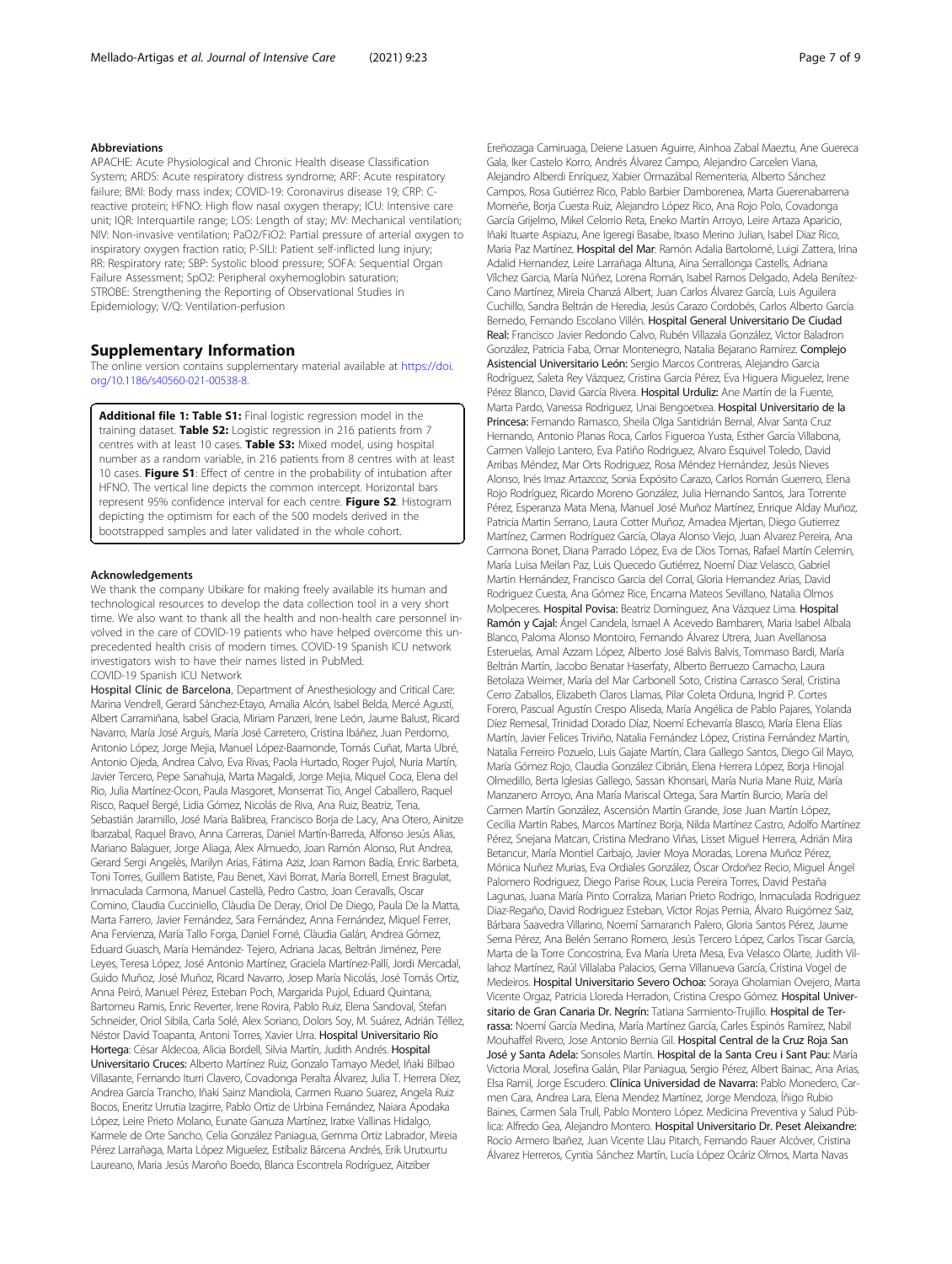<span id="page-7-0"></span>Moruno. Complejo Hospitalario Universitario de Cáceres: Fernando García Montoto. MF. Mirón Rodriguez, Laura Fuentes Coco, Cristina Hernández Gamito, Antonio Barba Orejudo, Luis Gerardo Smith Vielma, Yasmina González Marín, Francisco de Borja Amador Penco, Marta Donoso Domínguez, Silvia Esquivel Ramírez. Hospital Clínico Universitario de Valencia: José Antonio Carbonell, Berta Monleón López, Sara Martínez-Castro, Gerardo Aguilar. Hospital Universitario a Coruña: María Gestal, Pablo Casas, Angel Outeiro Rosato, Andrea Naveiro Pan, María Alonso Portela, Adrián García Romar, Eva Mosquera Rodríguez, Diego Ruanova Seijo, Pablo Rama Maceiras. Complexo Universitario de Ferrol: Francisco Castro-Ceoane, Esther Moreno López. Hospital Clínico Universitario Lozano Blesa: Sergio Gil, Julia Guillén Antón, Patricia García-Consuegra Tirado, Aurora Callau Calvo, Laura Forés Lisbona, María Carbonell Romero, Belén Albericio Gil, Laura Pradal Jarne, María Soria Lozano, Diego Loscos López, Andrea Patiño Abarca. Universal Doctors: Jordi Serrano. UBIKARE: Javier Pérez-Asenjo, Ángel Díez-Domínguez, Ion Zubizarreta, Jon Ramos, Iosu Fernández. Hospital Universitario La Paz: Emilio Maseda, Alejandro Suárez de la Rica, Javier Veganzones, Itziar Insausti, Javier Sagra, Sofía Díaz Carrasco, Ana Montero Feijoo, Julio Yagüe. Hospital Universitario Gregorio Marañon: Ignacio Garutti, Javier Hortal, Patricia Piñeiro, Matilde Piñeiro, Matilde Zaballos, Jamil cedeño, Pablo García-Olivares, Alberto Garriido, Jose Eugenioi Guerrero. Hospital San Joan Despí Moises Broggi: Eva Bassas Parga, Carmen Deiros Garcia, Elisenda Pujol Rosa, Ana Tejedor Navarro, Roser Font Gabernet, Maria José Bernat, Meritxell Serra Valls, Cristina Cobaleda Garcia-Bernalt, Jesus Fernanz Anton, Adriana Aponte Sierra, Lucia Gil Gomez, Olaia Guenaga Vaqueiro, Susana Hernandez Marin, Laura Pardo Pinzon, Sira Garcia Aranda, Carlos Briones Orejuela, Edgar Cortes Sánchez, Alejandro Romero Fernández, Esther Fernández SanJosé, Patricia Iglesias Garsabal, Guillermo Isidro Lopez, Ana Vicol, Sara Espejo Malagon, María Sanabra Loewe, Laura Grau Torradeflo, Lourdes Blanco Alcaide, Gloria Buenaventura Sanclemente, Pere Serra Pujol, Gustavo Cuadros Mendoza, Miroslawa Konarska, Fedra Bachs Almenara, Agnieszka Golska, Aleix Carmona Blesa, Arantxa Mas Serra. Hospital Universitario Infanta Leonor: Javier Ripolles Melchor, Ana Nieto Moreno, Káteri Chao Novo, Sandra Gadín López, Elena Nieto Moreno, Bérénice Gutiérrez Tonal, Elena Lucena de Pablo, Barbara Algar Yañez, Beatriz Vázquez Rivero, Beatriz Nozal Mateo, Marina de Retes, Norma Aracil Escoda, Cristina Gallardo Mayo, Rosa Sanz González, Alicia Ruiz Escobar, Maria Laura Pelegrina López, Marina Valenzuela Peña, David Stolle Dueñas, Ane Abad Motos, Alfredo Abad-Gurumeta, Ana Tirado Errazquin, Elena Sáez Ruiz, Nerea Gómez Pérez, Francisco de Borja Bau González. Hospital sanitas CIMA: Cesar Morcillo Serra, Jessica Souto Higueras. Hospital Universitario y Politécnico La Fé: Rosario Vicente, Raquel Ferrandis, Silvia Polo Martín, Azucena Pajares Moncho, Ignacio Moreno Puigdollers, Juan Pérez Artacho Cortés, Ana Moret Calvo, Ana Pi Peña, María Catalán Fernández. Complexo hospitalario Universitario de Pontevedra: Marina Varela, Pilar Díaz Parada, Raquel Rey Carlín, Sarra Barreiro Aragunde. Hospital Arnau de Vilanova: María Isabel Forés Chiva. Hospital General de Alicante: A. Javier Agulló. Hospital Universitario Infanta Sofía: Antonio Pérez Ferrer. Hospital Universitario San Juan de Alicante: María Galiana. Hospital Nuestra Señora de Meritxell SAAS: Antoni Margarit, Válerie Mourre del Rio, Eva Heras Muxella, Anna Vidal.

#### Authors' contributions

R. Mellado-Artigas and C. Ferrando had full access to all the data in the study and take responsibility for the integrity of data and the accuracy of data analysis. R. Mellado-Artigas participated in the research question and was responsible for drafting the first version of the manuscript. R. Mellado-Artigas, L.E. Mujica, and M. Ruiz performed the statistical analysis. E. Arruti was responsible for creating the database. B. L. Ferreyro, F. Angriman, E. Barbeta, and C. Ferrando participated in the research question and corrected the manuscript. A. Torres and J. Villar provided critical appraisal during manuscript preparation and revised all versions of the manuscript.

#### Funding

No funding was received for the creation, development, and analysis of the data. CF and JV are funded by the Instituto de Salud Carlos III, Madrid, Spain (#CB06/06/1088; #PI16/00049; #PI18/01611; #PI19/00141). BLF and FA are supported by a Vanier Canada Graduate Scholarship from the Canadian Institute of Health Research.

#### Availability of data and materials

The datasets used and/or analyzed during the current study are available from the corresponding author on reasonable request.

# **Declarations**

#### Ethics approval and consent to participate

The study was approved by the referral Ethics Committee of Hospital Clínic, Barcelona, Spain. The need for written informed consent from participants was considered by each participating center.

# Consent for publication

Not applicable

#### Competing interests

The authors declare that they have no competing interests.

#### Author details

<sup>1</sup>Department of Anesthesiology and Critical Care, Hospital Clínic, Institut <sup>D</sup>'investigació August Pi i Sunyer, Villarroel 170, 08025 Barcelona, Spain. <sup>2</sup> <sup>2</sup>Department of Mathematics, Faculty of Engineering, Universitat Politècnica de Catalunya, Barcelona, Spain. <sup>3</sup>Interdepartmental Division of Critical Care Medicine, University of Toronto, Toronto, Canada. <sup>4</sup>Department of Critical Care Medicine, Sunnybrook Health Sciences Centre, Toronto, Canada. <sup>5</sup>Ubikare Technology, Vizcaya, Spain. <sup>6</sup>Department of Respirology, Hospital Clínic, Institut D'investigació August Pi i Sunyer, Barcelona, Spain. <sup>7</sup>CIBER de Enfermedades Respiratorias, Instituto de Salud Carlos III, Madrid, Spain. <sup>8</sup>Multidisciplinary Organ Dysfunction Evaluation Research Network, Research Unit, Hospital Universitario Dr. Negrin, Las Palmas de Gran Canaria, Spain. <sup>9</sup> Keenan Research Center at the Li Ka Shing Knowledge Institute, St Michael's Hospital, Toronto, Ontario, Canada.

# Received: 7 December 2020 Accepted: 21 February 2021 Published online: 05 March 2021

#### References

- 1. Zhou F, Yu T, Du R, et al. Clinical course and risk factors for mortality of adult inpatients with COVID-19 in Wuhan, China: a retrospective cohort study. Lancet. 2020;395(10229):1054–62. [https://doi.org/10.1016/S0140-673](https://doi.org/10.1016/S0140-6736(20)30566-3) [6\(20\)30566-3](https://doi.org/10.1016/S0140-6736(20)30566-3).
- 2. Karagiannidis C, Mostert C, Hentschker C, et al. Case characteristics, resource use, and outcomes of 10 021 patients with COVID-19 admitted to 920 German hospitals: an observational study. Lancet Respir Med. 2020;0(0). doi: [https://doi.org/10.1016/S2213-2600\(20\)30316-7](https://doi.org/10.1016/S2213-2600(20)30316-7)
- Bellani G, Laffey JG, Pham T, et al. Noninvasive ventilation of patients with acute respiratory distress syndrome: insights from the LUNG SAFE Study. Am J Respir Crit Care Med. 2017;195(1):67–77. [https://doi.org/10.1164/rccm.2](https://doi.org/10.1164/rccm.201606-1306OC) [01606-1306OC](https://doi.org/10.1164/rccm.201606-1306OC).
- 4. Grasselli G, Pesenti A, Cecconi M. Critical care utilization for the COVID-19 outbreak in Lombardy, Italy. JAMA. 2020;323(16):1545. [https://doi.org/10.1](https://doi.org/10.1001/jama.2020.4031) [001/jama.2020.4031.](https://doi.org/10.1001/jama.2020.4031)
- 5. Grasselli G, Zangrillo A, Zanella A, et al. Baseline characteristics and outcomes of 1591 patients infected with SARS-CoV-2 admitted to ICUs of the Lombardy Region, Italy. JAMA. 2020;323(16):1574–81. [https://doi.org/10.1](https://doi.org/10.1001/jama.2020.5394) [001/jama.2020.5394.](https://doi.org/10.1001/jama.2020.5394)
- 6. Goyal P, Choi JJ, Pinheiro LC, et al. Clinical characteristics of Covid-19 in New York City. N Engl J Med. 2020;382(24):2372–4. [https://doi.org/10.1056/](https://doi.org/10.1056/NEJMc2010419) [NEJMc2010419](https://doi.org/10.1056/NEJMc2010419).
- Babcock CI, Franco R, Bunting L, et al. Co-ventilating patients during a critical ventilator shortage: a method for implementation from the Washington DC COVID-19 Co-Ventilation Task Force. [https://www.sccm.org/](https://www.sccm.org/getattachment/Disaster/FEMA-Report.pdf?lang=en-US) [getattachment/Disaster/FEMA-Report.pdf?lang=en-US.](https://www.sccm.org/getattachment/Disaster/FEMA-Report.pdf?lang=en-US)
- 8. Rochwerg B, Granton D, Wang DX, et al. High flow nasal cannula compared with conventional oxygen therapy for acute hypoxemic respiratory failure: a systematic review and meta-analysis. Intens Care Med. 2019;45(5):563–72. [https://doi.org/10.1007/s00134-019-05590-5.](https://doi.org/10.1007/s00134-019-05590-5)
- Azoulay E, Pickkers P, Soares M, et al. Acute hypoxemic respiratory failure in immunocompromised patients: the Efraim multinational prospective cohort study. Intens Care Med. 2017;43(12):1808–19. [https://doi.org/10.1007/s00134-](https://doi.org/10.1007/s00134-017-4947-1) [017-4947-1](https://doi.org/10.1007/s00134-017-4947-1).
- 10. Mellado-Artigas R, Ferreyro B, Angriman F. High-flow nasal oxygen in patients with COVID-19-associated acute respiratory failure. Crit Care. Published online 2021.
- 11. Calligaro GL, Lalla U, Audley G, et al. The utility of high-flow nasal oxygen for severe COVID-19 pneumonia in a resource-constrained setting: a multi-